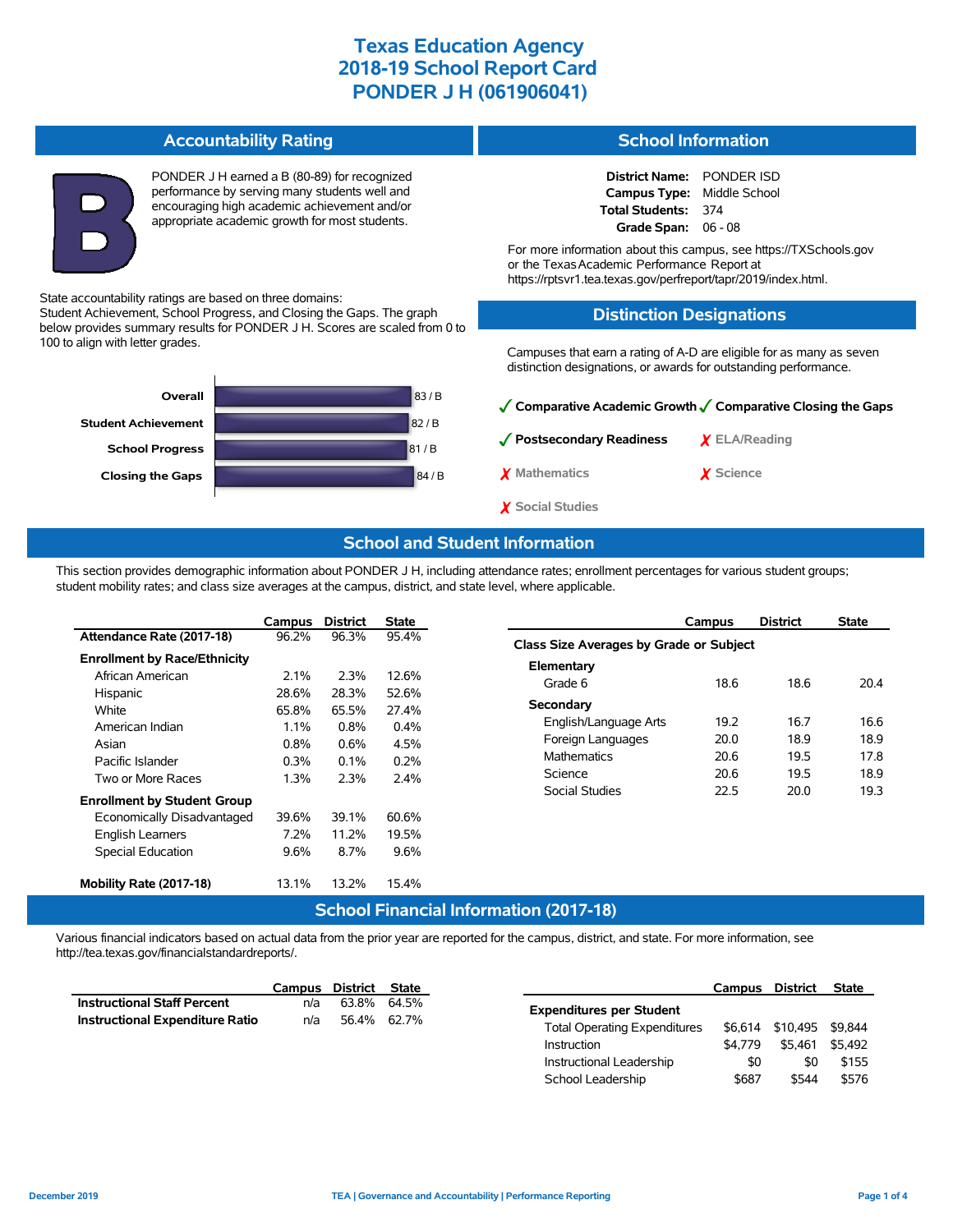### **STAAR Outcomes**

This section provides STAAR performance and Academic Growth outcomes. Academic Growth measures whether students are maintaining performance or improving from year to year.

|                                                                                |      |       |     |     |                                   |       |       |          |                          | Two or                   |                          |        |  |
|--------------------------------------------------------------------------------|------|-------|-----|-----|-----------------------------------|-------|-------|----------|--------------------------|--------------------------|--------------------------|--------|--|
|                                                                                |      |       |     |     | African                           |       |       | American |                          | <b>Pacific</b>           | More                     | Econ   |  |
|                                                                                |      | State |     |     | District Campus American Hispanic |       | White | Indian   | Asian                    | <b>Islander</b>          | Races                    | Disadv |  |
| STAAR Performance Rates at Approaches Grade Level or Above (All Grades Tested) |      |       |     |     |                                   |       |       |          |                          |                          |                          |        |  |
| All Subjects                                                                   | 2019 | 78%   | 80% | 82% | 78%                               | 79%   | 83%   | 100%     | 100%                     |                          | 88%                      | 72%    |  |
|                                                                                | 2018 | 77%   | 83% | 85% | 86%                               | 81%   | 87%   | 67%      | 100%                     | $\overline{\phantom{a}}$ | 64%                      | 79%    |  |
| ELA/Reading                                                                    | 2019 | 75%   | 78% | 83% | 88%                               | 76%   | 85%   | *        | *                        | $\overline{\phantom{a}}$ | *                        | 70%    |  |
|                                                                                | 2018 | 74%   | 80% | 80% | 83%                               | 68%   | 84%   | *        | $\ast$                   |                          | ∗                        | 73%    |  |
| Mathematics                                                                    | 2019 | 82%   | 85% | 89% | 75%                               | 89%   | 90%   | $\ast$   | $\ast$                   |                          | $\ast$                   | 83%    |  |
|                                                                                | 2018 | 81%   | 88% | 92% | 86%                               | 95%   | 92%   | $\ast$   | $\ast$                   |                          | $\ast$                   | 88%    |  |
| Writing                                                                        | 2019 | 68%   | 75% | 83% | $\ast$                            | 72%   | 87%   | $\ast$   | $\ast$                   |                          |                          | 72%    |  |
|                                                                                | 2018 | 66%   | 68% | 81% | $\ast$                            | 81%   | 82%   | $\ast$   |                          |                          | $\ast$                   | 71%    |  |
| Science                                                                        | 2019 | 81%   | 79% | 77% | $\ast$                            | 73%   | 78%   | $\ast$   | $\overline{\phantom{0}}$ |                          | *                        | 64%    |  |
|                                                                                | 2018 | 80%   | 86% | 86% | $\ast$                            | 75%   | 90%   | $\ast$   | *                        |                          | $\ast$                   | 83%    |  |
| Social Studies                                                                 | 2019 | 81%   | 79% | 62% | $\ast$                            | 67%   | 59%   | ∗        |                          |                          | $\ast$                   | 52%    |  |
|                                                                                | 2018 | 78%   | 89% | 82% | $\ast$                            | 81%   | 83%   | $\ast$   | $\ast$                   |                          | $\ast$                   | 74%    |  |
|                                                                                |      |       |     |     |                                   |       |       |          |                          |                          |                          |        |  |
| STAAR Performance Rates at Meets Grade Level or Above (All Grades Tested)      |      |       |     |     |                                   |       |       |          |                          |                          |                          |        |  |
| All Subjects                                                                   | 2019 | 50%   | 49% | 49% | 26%                               | 40%   | 53%   | 58%      | 71%                      |                          | 75%                      | 33%    |  |
|                                                                                | 2018 | 48%   | 53% | 56% | 38%                               | 44%   | 61%   | 22%      | 100%                     | $\overline{\phantom{a}}$ | 27%                      | 43%    |  |
| ELA/Reading                                                                    | 2019 | 48%   | 49% | 47% | 13%                               | 39%   | 51%   | $\ast$   | *                        |                          | $\ast$                   | 30%    |  |
|                                                                                | 2018 | 46%   | 52% | 49% | 33%                               | 32%   | 54%   | $\ast$   | $\ast$                   |                          | $\ast$                   | 33%    |  |
| Mathematics                                                                    | 2019 | 52%   | 54% | 61% | 38%                               | 50%   | 66%   | $\ast$   | $\ast$                   |                          | *                        | 45%    |  |
|                                                                                | 2018 | 50%   | 55% | 66% | 43%                               | 55%   | 71%   | $\ast$   | *                        |                          | $\ast$                   | 56%    |  |
| Writing                                                                        | 2019 | 38%   | 43% | 46% | $\ast$                            | 28%   | 54%   | $\ast$   | $\ast$                   |                          | $\overline{\phantom{a}}$ | 28%    |  |
|                                                                                | 2018 | 41%   | 35% | 46% | $\ast$                            | 46%   | 46%   | $\ast$   |                          |                          | *                        | 35%    |  |
| Science                                                                        | 2019 | 54%   | 46% | 49% | $\ast$                            | 52%   | 47%   | $\ast$   |                          | $\overline{\phantom{0}}$ | $\ast$                   | 32%    |  |
|                                                                                | 2018 | 51%   | 56% | 65% | $\ast$                            | 44%   | 70%   | $\ast$   | $\ast$                   |                          | $\ast$                   | 55%    |  |
| Social Studies                                                                 | 2019 | 55%   | 47% | 22% | $\ast$                            | 15%   | 24%   | $\ast$   |                          |                          | *                        | 11%    |  |
|                                                                                | 2018 | 53%   | 59% | 50% | $\ast$                            | 44%   | 52%   | $\ast$   | $\ast$                   |                          | $\ast$                   | 33%    |  |
| STAAR Performance Rates at Masters Grade Level (All Grades Tested)             |      |       |     |     |                                   |       |       |          |                          |                          |                          |        |  |
| All Subjects                                                                   | 2019 | 24%   | 22% | 22% | 9%                                | 18%   | 24%   | 25%      | 43%                      |                          | 50%                      | 13%    |  |
|                                                                                | 2018 | 22%   | 25% | 29% | 29%                               | 17%   | 33%   | 0%       | 67%                      | $\overline{\phantom{a}}$ | 18%                      | 16%    |  |
| ELA/Reading                                                                    | 2019 | 21%   | 22% | 24% | 13%                               | 22%   | 25%   | $\ast$   | $\ast$                   |                          | $\ast$                   | 16%    |  |
|                                                                                | 2018 | 19%   | 22% | 30% | 17%                               | 15%   | 35%   | $\ast$   | $\ast$                   |                          | ∗                        | 16%    |  |
| Mathematics                                                                    | 2019 | 26%   | 26% | 25% | 13%                               | 19%   | 27%   | $\ast$   | $\ast$                   |                          | $\ast$                   | 12%    |  |
|                                                                                | 2018 | 24%   | 27% | 30% | 43%                               | 19%   | 33%   | $\ast$   | $\ast$                   |                          | *                        | 18%    |  |
| Writing                                                                        | 2019 | 14%   | 12% | 14% | $\ast$                            | 3%    | 19%   | $\ast$   | $\ast$                   |                          |                          | 4%     |  |
|                                                                                | 2018 | 13%   | 8%  | 12% | $\ast$                            | 12%   | 13%   | $\ast$   |                          |                          | $\ast$                   | 6%     |  |
| Science                                                                        | 2019 | 25%   | 18% | 26% | ∗                                 | 27%   | 26%   |          |                          |                          | *                        | 16%    |  |
|                                                                                | 2018 | 23%   | 29% | 40% | $\ast$                            | 13%   | 45%   | $\ast$   | $\ast$                   |                          | $\ast$                   | 24%    |  |
| Social Studies                                                                 | 2019 | 33%   | 26% | 11% |                                   | $6\%$ | 13%   |          |                          |                          |                          | $9\%$  |  |
|                                                                                | 2018 | 31%   | 34% | 30% | *                                 | 25%   | 32%   |          | $\ast$                   |                          | ∗                        | 12%    |  |
|                                                                                |      |       |     |     |                                   |       |       |          |                          |                          |                          |        |  |
| Academic Growth Score (All Grades Tested)                                      |      |       |     |     |                                   |       |       |          |                          |                          |                          |        |  |
| <b>Both Subjects</b>                                                           | 2019 | 69    | 71  | 73  | 75                                | 74    | 73    | 81       | 67                       |                          | 83                       | 71     |  |
|                                                                                | 2018 | 69    | 70  | 76  | 73                                | 71    | 78    | 100      |                          |                          | 50                       | 74     |  |
| ELA/Reading                                                                    | 2019 | 68    | 73  | 71  | 81                                | 75    | 68    | ∗        |                          |                          | $\ast$                   | 72     |  |
|                                                                                | 2018 | 69    | 70  | 68  | 50                                | 54    | 72    | ∗        |                          |                          | ∗                        | 64     |  |
| Mathematics                                                                    | 2019 | 70    | 69  | 76  | 69                                | 73    | 77    |          |                          |                          | ∗                        | 71     |  |
|                                                                                | 2018 | 70    | 71  | 84  | 92                                | 88    | 83    |          |                          |                          | *                        | 84     |  |

? Indicates that the data for this item were statistically improbable or were reported outside a reasonable range.<br>- Indicates zero observations reported for this group.<br>\* Indicates results are masked due to small numbers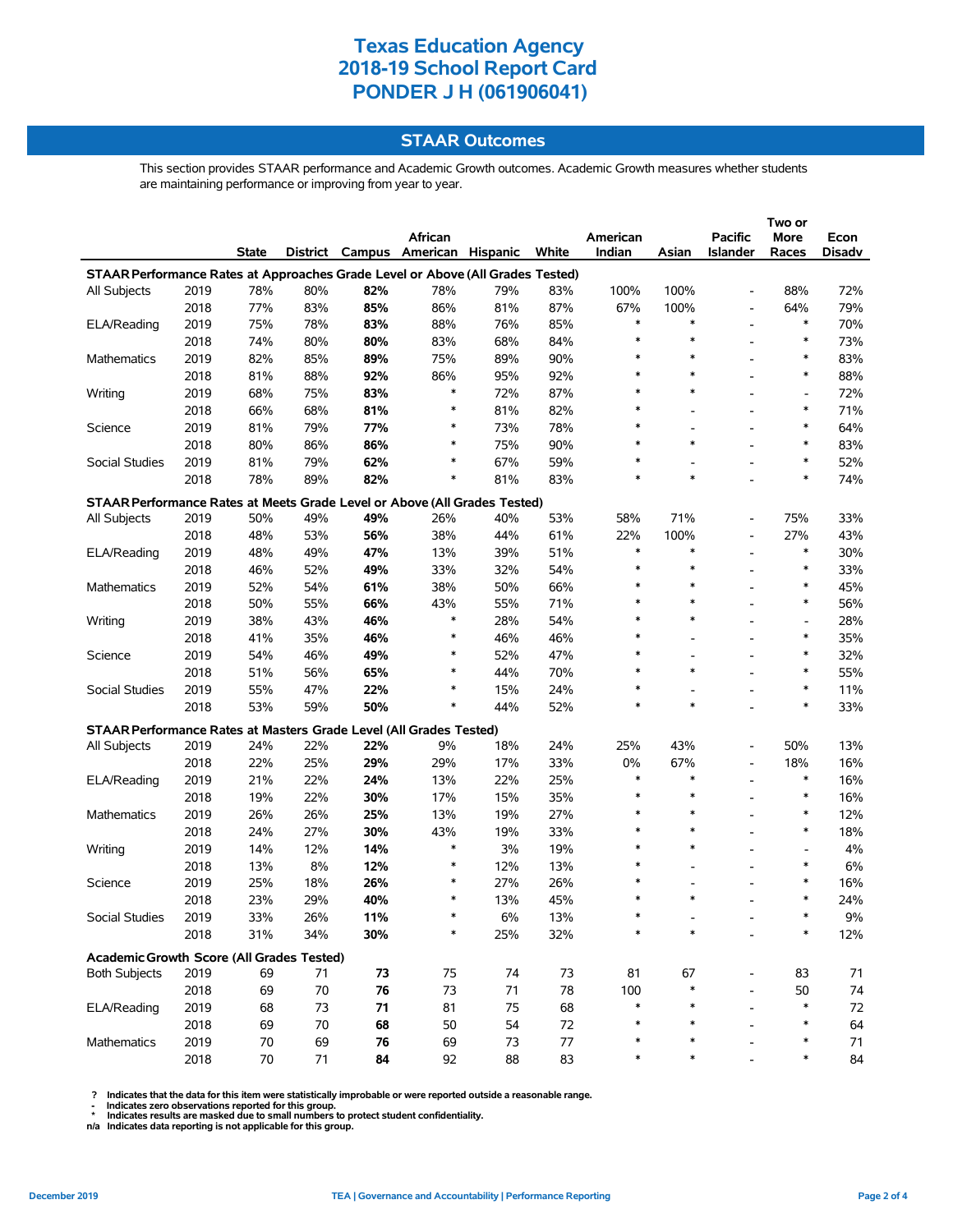#### **Prior-Year Non-Proficient and Student Success Initiative STAAR Outcomes**

Progress of Prior-Year Non-Proficient Students shows STAAR performance rates for students who did not perform satisfactorily in 2017-18 but did in 2018-19. Student Success Initiative shows rates related to the requirement for students to demonstrate proficiency on the reading and mathematics STAAR in grades 5 and 8.

|                                                |              |                 |                                            |                                                                       |                 |       |          | Two or |                 |                          |               |  |
|------------------------------------------------|--------------|-----------------|--------------------------------------------|-----------------------------------------------------------------------|-----------------|-------|----------|--------|-----------------|--------------------------|---------------|--|
|                                                |              |                 |                                            | African                                                               |                 |       | American |        | <b>Pacific</b>  | <b>More</b>              | Econ          |  |
|                                                | <b>State</b> | <b>District</b> |                                            | Campus American                                                       | <b>Hispanic</b> | White | Indian   | Asian  | <b>Islander</b> | Races                    | <b>Disadv</b> |  |
| Progress of Prior-Year Non-Proficient Students |              |                 |                                            |                                                                       |                 |       |          |        |                 |                          |               |  |
| Sum of Grades 4-8                              |              |                 |                                            |                                                                       |                 |       |          |        |                 |                          |               |  |
| Reading                                        |              |                 |                                            |                                                                       |                 |       |          |        |                 |                          |               |  |
| 2019                                           | 41%          | 44%             | 50%                                        | ∗                                                                     | 50%             | 46%   |          |        |                 |                          | 43%           |  |
| 2018                                           | 38%          | 43%             | 52%                                        | ∗                                                                     | 44%             | 56%   | $\ast$   |        |                 |                          | 53%           |  |
| <b>Mathematics</b>                             |              |                 |                                            |                                                                       |                 |       |          |        |                 |                          |               |  |
| 2019                                           | 45%          | 48%             | 59%                                        | *                                                                     | 62%             | 54%   |          |        |                 |                          | 70%           |  |
| 2018                                           | 47%          | 58%             | 73%                                        | ∗                                                                     | 75%             | 73%   | $\ast$   |        |                 | $\overline{\phantom{a}}$ | 67%           |  |
| <b>Students Success Initiative</b>             |              |                 |                                            |                                                                       |                 |       |          |        |                 |                          |               |  |
| <b>Grade 8 Reading</b>                         |              |                 |                                            |                                                                       |                 |       |          |        |                 |                          |               |  |
|                                                |              |                 |                                            | Students Meeting Approaches Grade Level on First STAAR Administration |                 |       |          |        |                 |                          |               |  |
| 2019                                           | 78%          | 77%             | 77%                                        | ∗                                                                     | 79%             | 74%   | *        |        |                 | *                        | 66%           |  |
|                                                |              |                 | Students Requiring Accelerated Instruction |                                                                       |                 |       |          |        |                 |                          |               |  |
| 2019                                           | 22%          | 23%             | 23%                                        | ∗                                                                     | 21%             | 26%   | $\ast$   |        |                 | $\ast$                   | 34%           |  |
| <b>STAAR Cumulative Met Standard</b>           |              |                 |                                            |                                                                       |                 |       |          |        |                 |                          |               |  |
| 2019                                           | 85%          | 88%             | 88%                                        | ∗                                                                     | 85%             | 88%   | $\ast$   |        |                 | ∗                        | 82%           |  |
| <b>Grade 8 Mathematics</b>                     |              |                 |                                            |                                                                       |                 |       |          |        |                 |                          |               |  |
|                                                |              |                 |                                            | Students Meeting Approaches Grade Level on First STAAR Administration |                 |       |          |        |                 |                          |               |  |
| 2019                                           | 82%          | 90%             | 90%                                        |                                                                       | 97%             | 86%   | *        |        |                 | ∗                        | 89%           |  |
| Students Requiring Accelerated Instruction     |              |                 |                                            |                                                                       |                 |       |          |        |                 |                          |               |  |
| 2019                                           | 18%          | 10%             | 10%                                        | ∗                                                                     | 3%              | 14%   | *        |        |                 | ∗                        | 11%           |  |
| <b>STAAR Cumulative Met Standard</b>           |              |                 |                                            |                                                                       |                 |       |          |        |                 |                          |               |  |
| 2019                                           | 88%          | 95%             | 95%                                        | $\ast$                                                                | 100%            | 93%   | $\ast$   |        |                 | ∗                        | 95%           |  |

 **? Indicates that the data for this item were statistically improbable or were reported outside a reasonable range.**

- Indicates zero observations reported for this group.<br>\* Indicates results are masked due to small numbers to protect student confidentiality.<br>n/a Indicates data reporting is not applicable for this group.